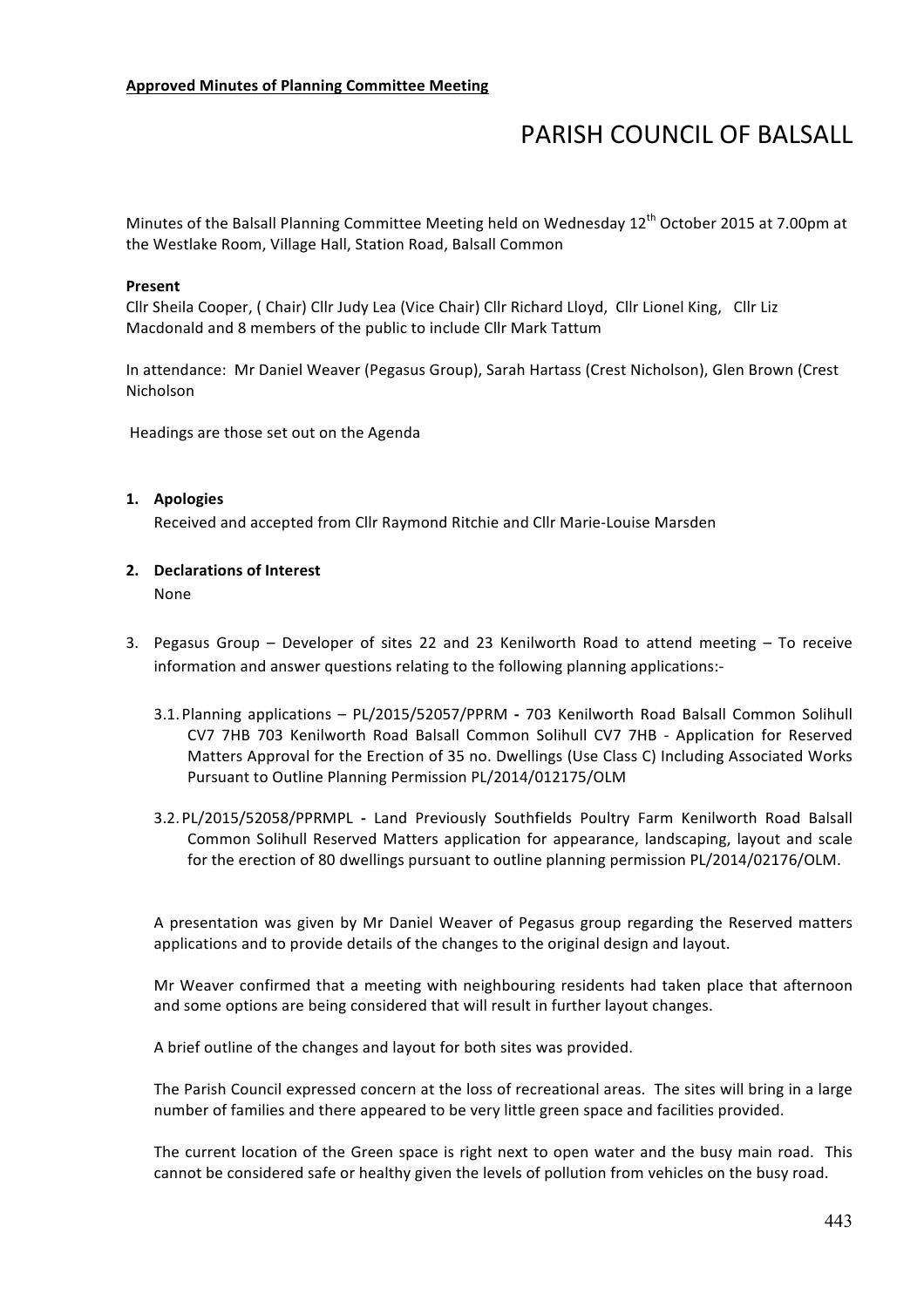Mr Weaver advised that due to site constraints and having to provide an ecological area, the green space has been reduced and this is not provided at each site. Mr Weaver advised that the term doorstep play is terminology used by SMBC and in fact all that is being provided is a bench and some green space. It is not intended to provide any play facilities on the two sites. Mr Weaver also advised that an agreement had been reached with SMBC to pay additional monies under the Section 106 agreement to provide facilities at a local recreation facility.

The Parish Council felt that this was not acceptable as the closest play facilities are located nearly a mile and half away and it is unlikely that the residents will walk there regularly.

The Parish Council advised that it is very important for such large sites to have recreation facilities as there are a substantial number of family homes.

The Parish Council questioned the mix of housing and why on one site only 2 three bed homes were being provided with 27 four bedroom homes for market sale. The Parish Council already has substantial executive properties and the local demand is for 3 bed properties for younger people.

Mr Weaver stated that this was the mix proposed and 2 bed properties were also being provided.

The Parish Council asked why the ecological area is being restricted to the public. Most nature reserves are open to the public and are of interest to the public.

Crest advised that provided Nature England is happy for public to have access, this will be provided.

Questions were raised concerning a number of other matters to include drainage, public footpath and the flatted block. Mr Weaver advised that the drainage scheme is being finalised and the issue of flooding of neighbouring properties will be taken into consideration.

Details were also given of the construction phase and requirement to ensure that neighbouring properties are kept informed of planned activities on site.

Chair emphasised to Mr Weaver the importance of keeping the Parish Council and residents informed of the changes and progress as this will prevent the current situation from arising again. The Parish Council felt that adequate information had not been provided

Public forum was opened to allow members of the public to ask questions and make comments

Questions relating to the layout and boundary were raised by members of the public.

Mr Weaver and Crest agreed to look at these matters together with other items raised

Members of the public and Mr Weaver, Sarah Hartass and Glen Brown left the meeting

3.3. Thereafter Parish Council to consider action and comments to the above applications

### **RESOLVED** – That the Parish Council sends a letter of to SMBC setting out the concerns and **objections as discussed at the meeting**

- 4. Public Participation None
- 5. Planning applications: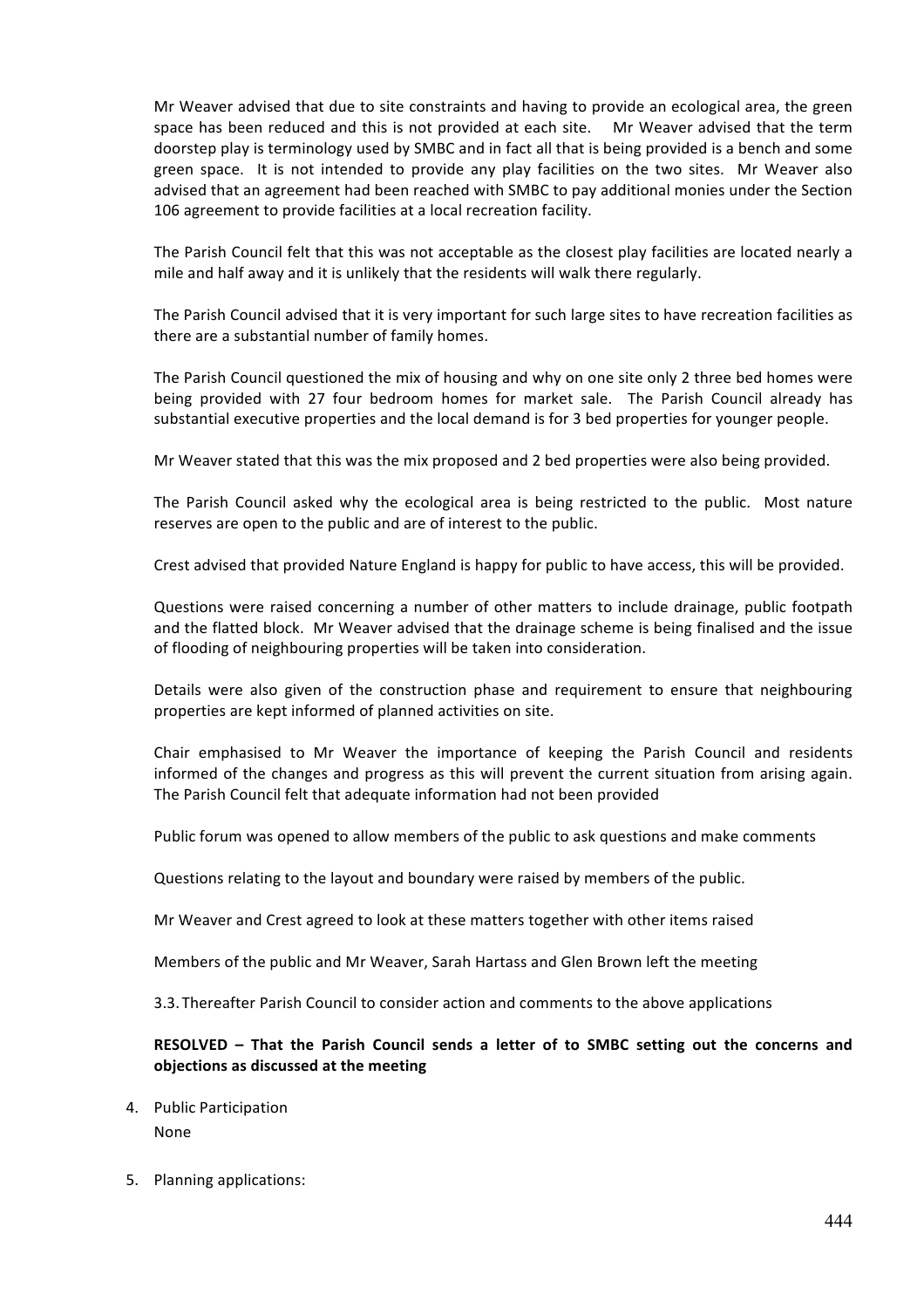5.1. PL/2015/52063/MINFDW - Pine Lodge 140 Meeting House Lane Balsall Common Solihull -Erection of 1 No. dwelling with attached garage and new access from Meeting House Lane.

Comment: Object on the following grounds:-

- The proposed development conflicts with planning policy and guidance.
- The land to be developed is primarily garden land. The NPPF recognises that such land is not to be treated as brownfield and is categorised as Green Belt. The developer has not shown exceptional circumstances to overcome this policy.
- The proposed development does not constitute sustainable development.
- The proposed development is harmful to the character of the area and urban grain of the area. It detracts from the character and appearance of the area.
- The development will result in loss of mature trees including some with TPO's harming the distinct character of the area.
- The proposed development is over intensive and the proposed dwelling is too large.
- The access is too close to the road junction and creates safety issues
- 5.2. PL/2015/52088/COU Redundant Power Station Frogmore Lane Fen End Solihull Change of use to convert redundant former auxillary power station (Use class B2) to a 5 No. bedroom residential unit with integral garage.

Comment: No comment provided that the development conforms with planning policy to protect the natural environment and ecology of the area

5.3. PL/2015/52129/MINFHO - Old College House Oldwich Lane East Fen End Solihull - Demolition of existing garage and garden room and erection of single storey side extension to create kitchen/dayroom and gablet to existing windows to the front elevations

Comment: No comment

5.4. PL/2015/52075/PNCUK - The Old Telephone Exchange Gipsy Lane Balsall Common Solihull -Change of use from B1 (Offices) to D1 Childrens Nursery.

Comment: Any change of use of the site should be conditional upon strict restrictions upon the entry of vehicles to the site and parking in peak times 8.15am to 9.30am and 3pm- 4pm. This area is a highly congested area with the school located nearby and frequently used by buses and other vehicles. The safety of all children must be considered as paramount. The Parish Council would also request that a Green Travel plan is put in place by the proposed user to ensure that traffic is monitored and this is a sustainable venture.